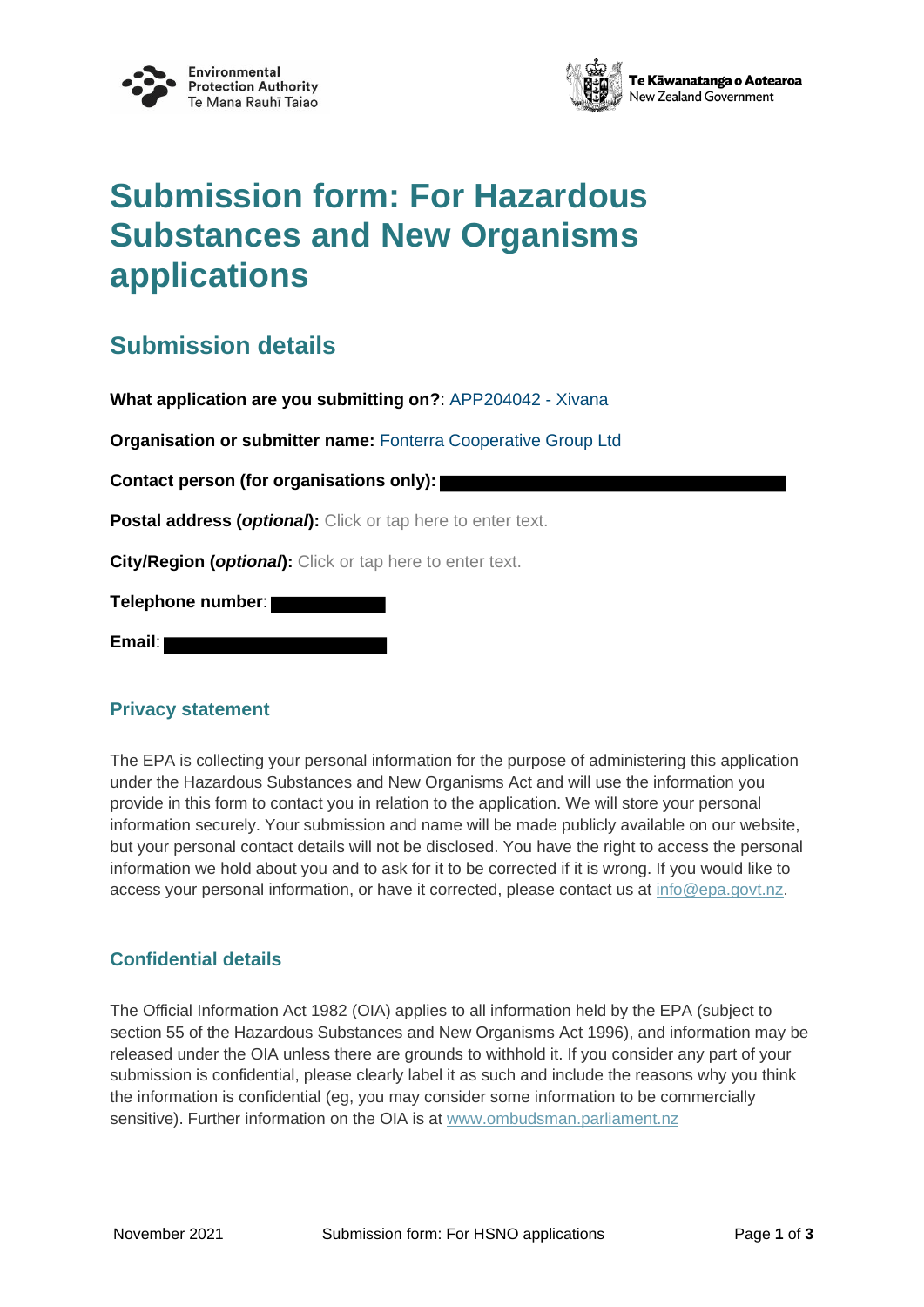## **Your submission**

### **What is your view on what is proposed in the application form?**

- $\Box$  I support the application
- $\boxtimes$  I oppose the application
- $\Box$  I neither support or oppose the application

**The reasons for making my submission are**<sup>1</sup> : *(further information can be supplied with your submission, see footnote).*

There is a need to protect New Zealand's biodiversity and primary production given the volume of primary products exported. Our reputation as a producer of safe food relies on the integrity of our environment and its impact to our primary production system.

We do not believe that New Zealand should be the first country to accept a new fungicide that has not been approved by any overseas jurisdiction. Being first means that New Zealand permit something that our major trading partners do not, and also risks the acceptance of dairy products if they contain unacceptable residues of floxapiprolin. Zero tolerance is often applied where unexpected residues are found in food products, this is a concern for New Zealand food exports.

Dairy was the top export product for the quarter ending September 2021 with a value of  $$3.04$  billion<sup>2</sup>.

Of the target commodities, Onions and Potatoes can be used as feed supplements which risks a residue in milk $3$ .

### **I wish for the EPA to make the following decision:**

Defer consideration of the application until after a major trading partner (EFSA for the EU) has approved and the residue risk in food and dairy products is quantified.

<sup>1</sup> Further information can be supplied with your submission. If you are sending this submission electronically, please attach one or more files in any standard file format.

<sup>2</sup> Stats NZ Trade Dashboard - https://statisticsnz.shinyapps.io/trade dashboard/

<sup>3</sup> DairyNZ common feed supplements - https://www.dairynz.co.nz/feed/supplements/common-feedsupplements/